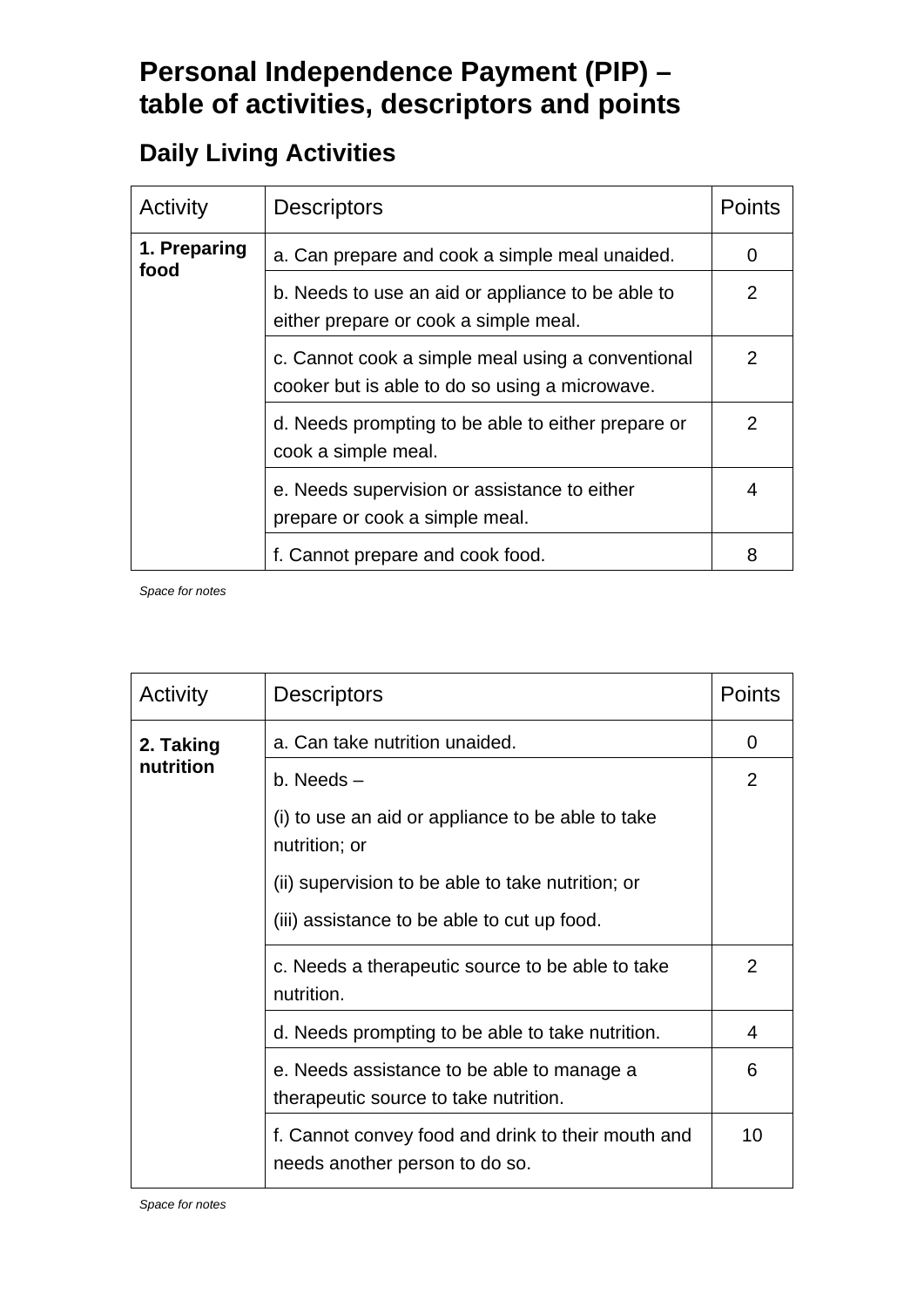| Activity                             | <b>Descriptors</b>                                                                                                                         | <b>Points</b>  |
|--------------------------------------|--------------------------------------------------------------------------------------------------------------------------------------------|----------------|
| 3. Managing                          | a. Either $-$                                                                                                                              | 0              |
| therapy or<br>monitoring a<br>health | (i) does not receive medication or therapy or need<br>to monitor a health condition; or                                                    |                |
| condition                            | (ii) can manage medication or therapy or monitor a<br>health condition unaided.                                                            |                |
|                                      | b. Needs either -                                                                                                                          | 1              |
|                                      | (i) to use an aid or appliance to be able to manage<br>medication; or                                                                      |                |
|                                      | (ii) supervision, prompting or assistance to be able<br>to manage medication or monitor a health condition.                                |                |
|                                      | c. Needs supervision, prompting or assistance to be<br>able to manage therapy that takes no more than 3.5<br>hours a week.                 | $\overline{2}$ |
|                                      | d. Needs supervision, prompting or assistance to be<br>able to manage therapy that takes more than 3.5<br>but no more than 7 hours a week. | $\overline{4}$ |
|                                      | e. Needs supervision, prompting or assistance to be<br>able to manage therapy that takes more than 7 but<br>no more than 14 hours a week.  | 6              |
|                                      | f. Needs supervision, prompting or assistance to be<br>able to manage therapy that takes more than 14<br>hours a week.                     | 8              |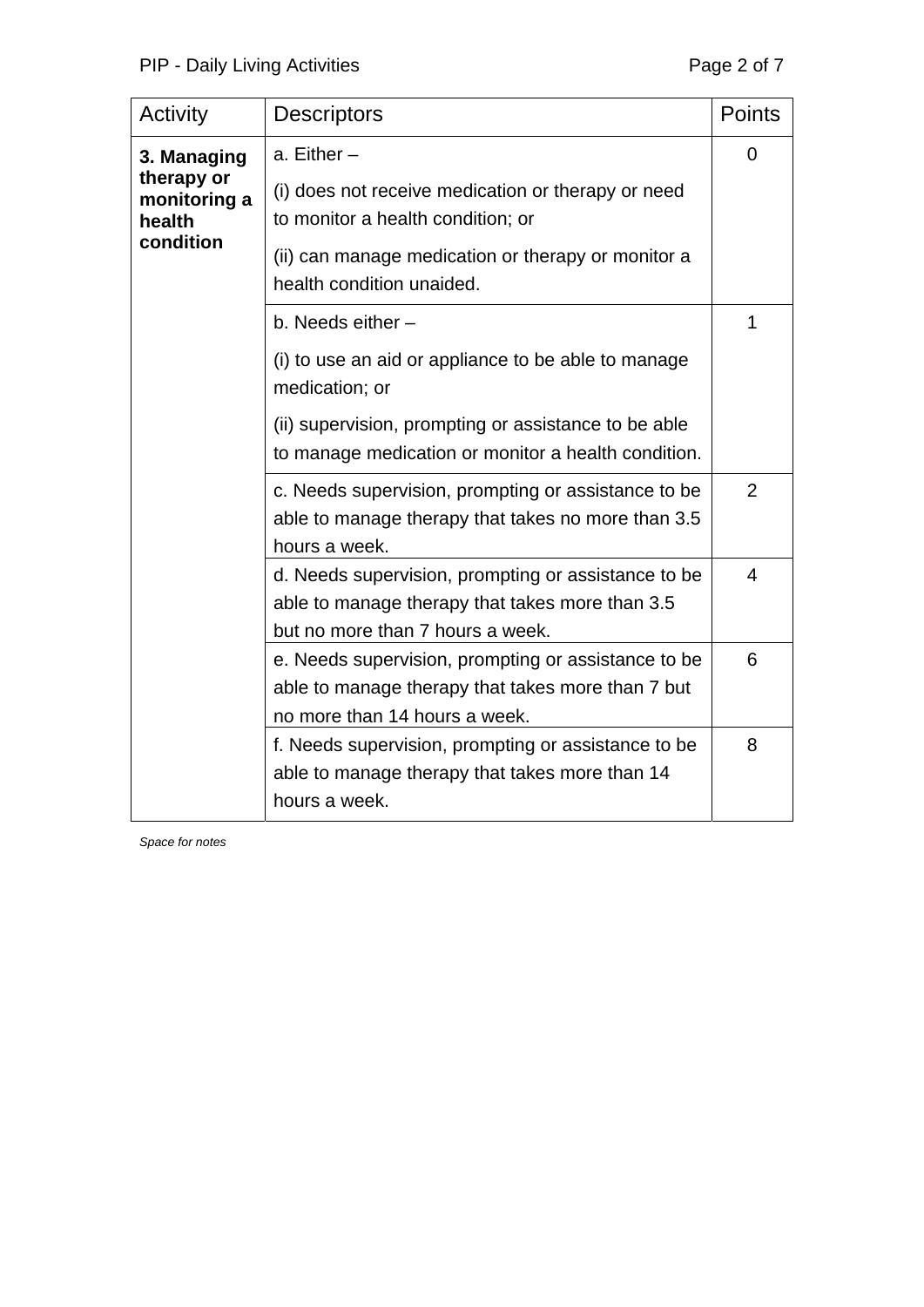| Activity                  | <b>Descriptors</b>                                                                     | <b>Points</b> |
|---------------------------|----------------------------------------------------------------------------------------|---------------|
| 4. Washing<br>and bathing | a. Can wash and bathe unaided.                                                         | 0             |
|                           | b. Needs to use an aid or appliance to be able to<br>wash or bathe.                    | 2             |
|                           | c. Needs supervision or prompting to be able to<br>wash or bathe.                      | 2             |
|                           | d. Needs assistance to be able to wash either their<br>hair or body below the waist.   | 2             |
|                           | e. Needs assistance to be able to get in or out of a<br>bath or shower.                | 3             |
|                           | f. Needs assistance to be able to wash their body<br>between the shoulders and waist.  | 4             |
|                           | g. Cannot wash and bathe at all and needs another<br>person to wash their entire body. | 8             |

| Activity                          | <b>Descriptors</b>                                                                        | <b>Points</b>  |
|-----------------------------------|-------------------------------------------------------------------------------------------|----------------|
| 5. Managing<br>toilet needs<br>or | a. Can manage toilet needs or incontinence<br>unaided.                                    | 0              |
| <i>incontinence</i>               | b. Needs to use an aid or appliance to be able to<br>manage toilet needs or incontinence. | 2              |
|                                   | c. Needs supervision or prompting to be able to<br>manage toilet needs.                   | $\overline{2}$ |
|                                   | d. Needs assistance to be able to manage toilet<br>needs.                                 | 4              |
|                                   | e. Needs assistance to be able to manage<br>incontinence of either bladder or bowel.      | 6              |
|                                   | f. Needs assistance to be able to manage<br>incontinence of both bladder and bowel.       | 8              |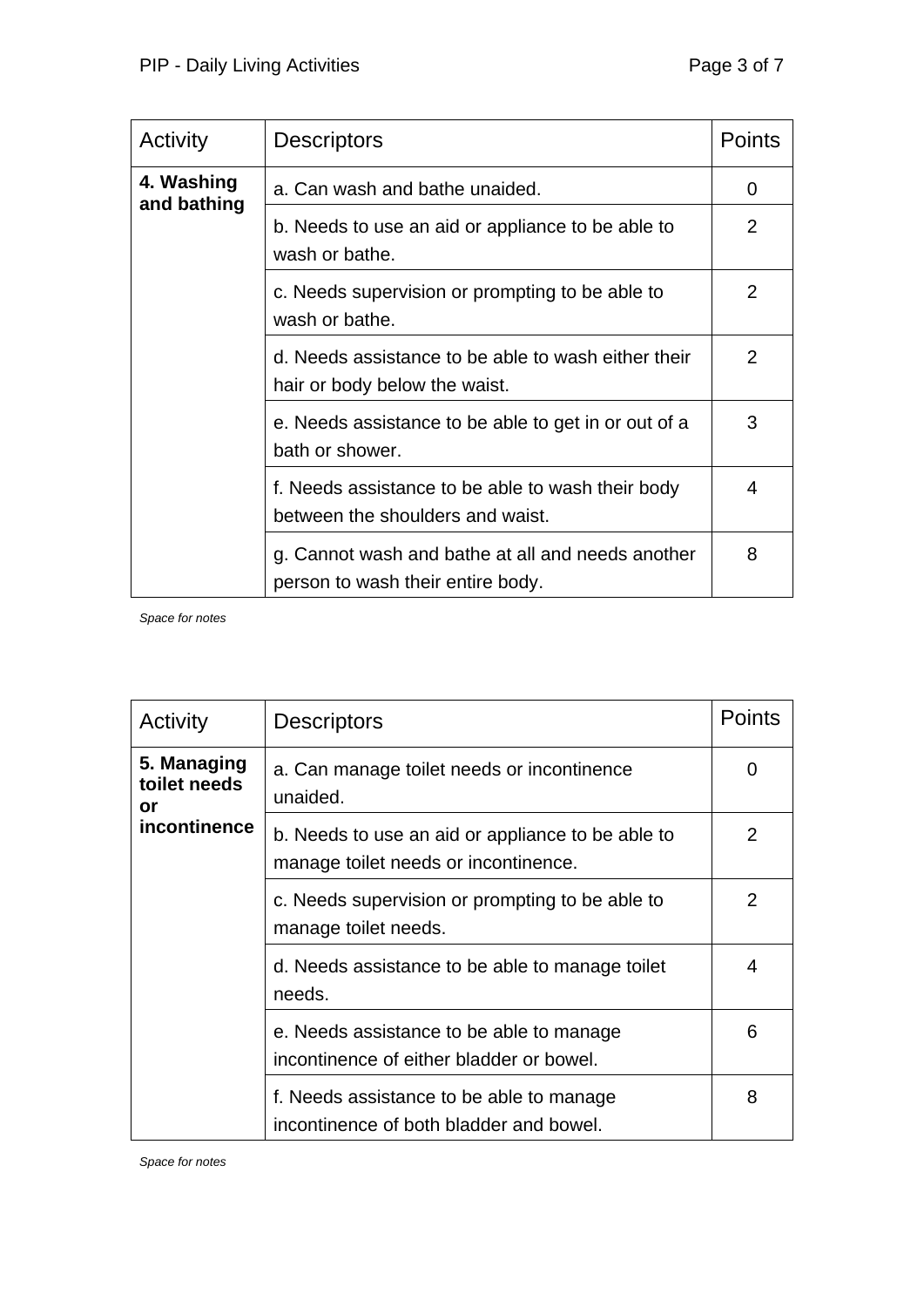| Activity           | <b>Descriptors</b>                                                                                                | <b>Points</b>  |
|--------------------|-------------------------------------------------------------------------------------------------------------------|----------------|
| 6. Dressing<br>and | a. Can dress and undress unaided.                                                                                 | 0              |
| undressing         | b. Needs to use an aid or appliance to be able to<br>dress or undress.                                            | $\overline{2}$ |
|                    | c. Needs either -                                                                                                 | $\overline{2}$ |
|                    | (i) prompting to be able to dress, undress or<br>determine appropriate circumstances for remaining<br>clothed; or |                |
|                    | (ii) prompting or assistance to be able to select<br>appropriate clothing.                                        |                |
|                    | d. Needs assistance to be able to dress or undress<br>their lower body.                                           | $\overline{2}$ |
|                    | e. Needs assistance to be able to dress or undress<br>their upper body.                                           | 4              |
|                    | f. Cannot dress or undress at all.                                                                                | 8              |

| Activity                        | <b>Descriptors</b>                                                                                   | Points            |
|---------------------------------|------------------------------------------------------------------------------------------------------|-------------------|
| 7.<br>Communicating<br>verbally | a. Can express and understand verbal<br>information unaided.                                         | 0                 |
|                                 | b. Needs to use an aid or appliance to be able to<br>speak or hear.                                  | 2                 |
|                                 | c. Needs communication support to be able to<br>express or understand complex verbal<br>information. | 4                 |
|                                 | d. Needs communication support to be able to<br>express or understand basic verbal information.      | 8                 |
|                                 | e. Cannot express or understand verbal<br>information at all even with communication<br>support.     | $12 \overline{ }$ |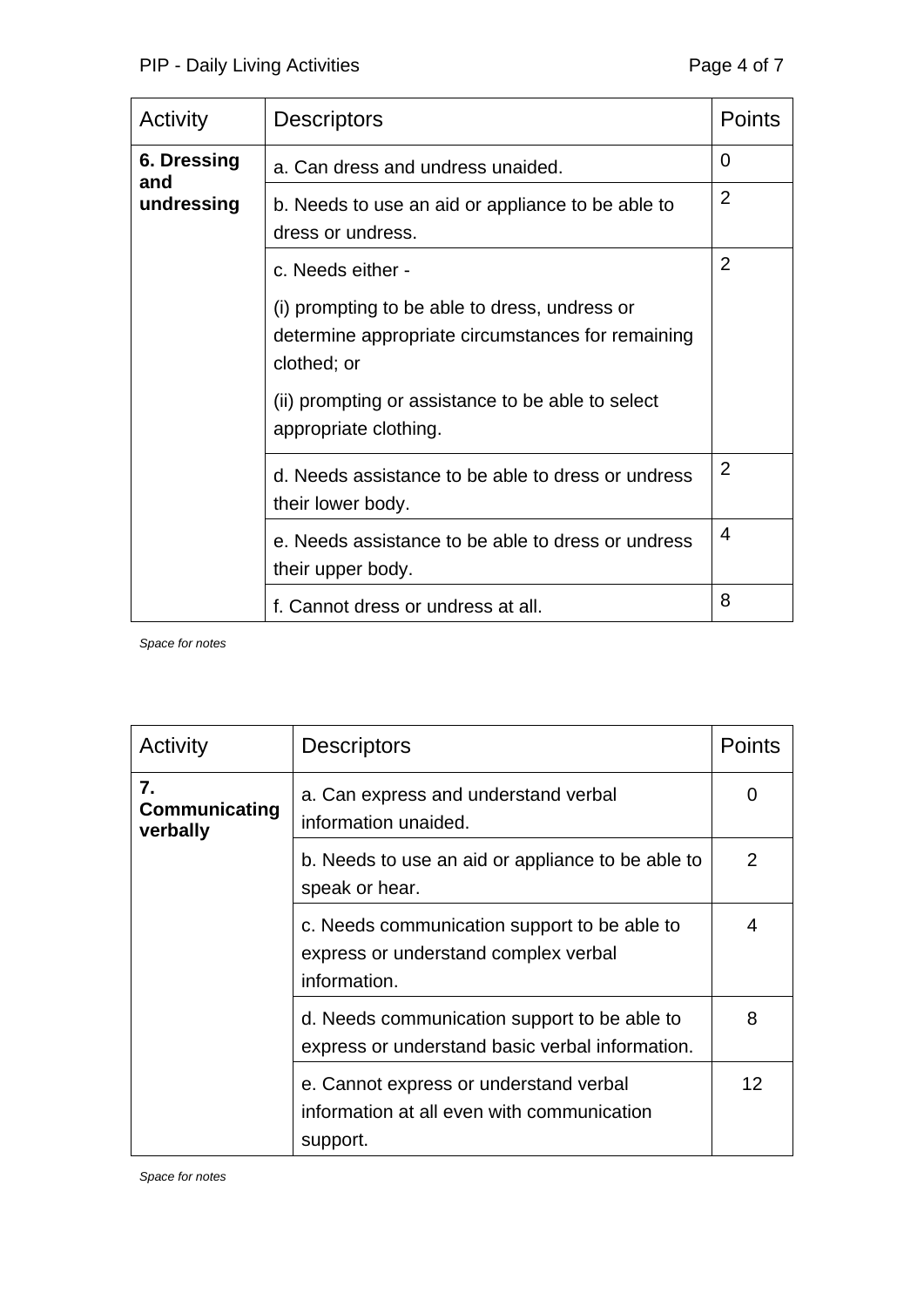| Activity                                              | <b>Descriptors</b>                                                                                                                                   | <b>Points</b>  |
|-------------------------------------------------------|------------------------------------------------------------------------------------------------------------------------------------------------------|----------------|
| 8. Reading<br>and<br>understanding<br>signs,          | a. Can read and understand basic and complex<br>written information either unaided or using<br>spectacles or contact lenses.                         | 0              |
| symbols and<br>words<br>information.<br>words at all. | b. Needs to use an aid or appliance, other than<br>spectacles or contact lenses, to be able to read or<br>understand either basic or complex written | $\overline{2}$ |
|                                                       | c. Needs prompting to be able to read or<br>understand complex written information.                                                                  | $\overline{2}$ |
|                                                       | d. Needs prompting to be able to read or<br>understand basic written information.                                                                    | 4              |
|                                                       | e. Cannot read or understand signs, symbols or                                                                                                       | 8              |

| Activity                  | <b>Descriptors</b>                                                                                                               | Points         |
|---------------------------|----------------------------------------------------------------------------------------------------------------------------------|----------------|
| 9. Engaging<br>with other | a. Can engage with other people unaided.                                                                                         | 0              |
| people face<br>to face    | b. Needs prompting to be able to engage with other<br>people.                                                                    | $\overline{2}$ |
|                           | c. Needs social support to be able to engage with<br>other people.                                                               | 4              |
|                           | d. Cannot engage with other people due to such<br>engagement causing either -                                                    | 8              |
|                           | (i) overwhelming psychological distress to the<br>claimant; or                                                                   |                |
|                           | (ii) the claimant to exhibit behaviour which would<br>result in a substantial risk of harm to the claimant or<br>another person. |                |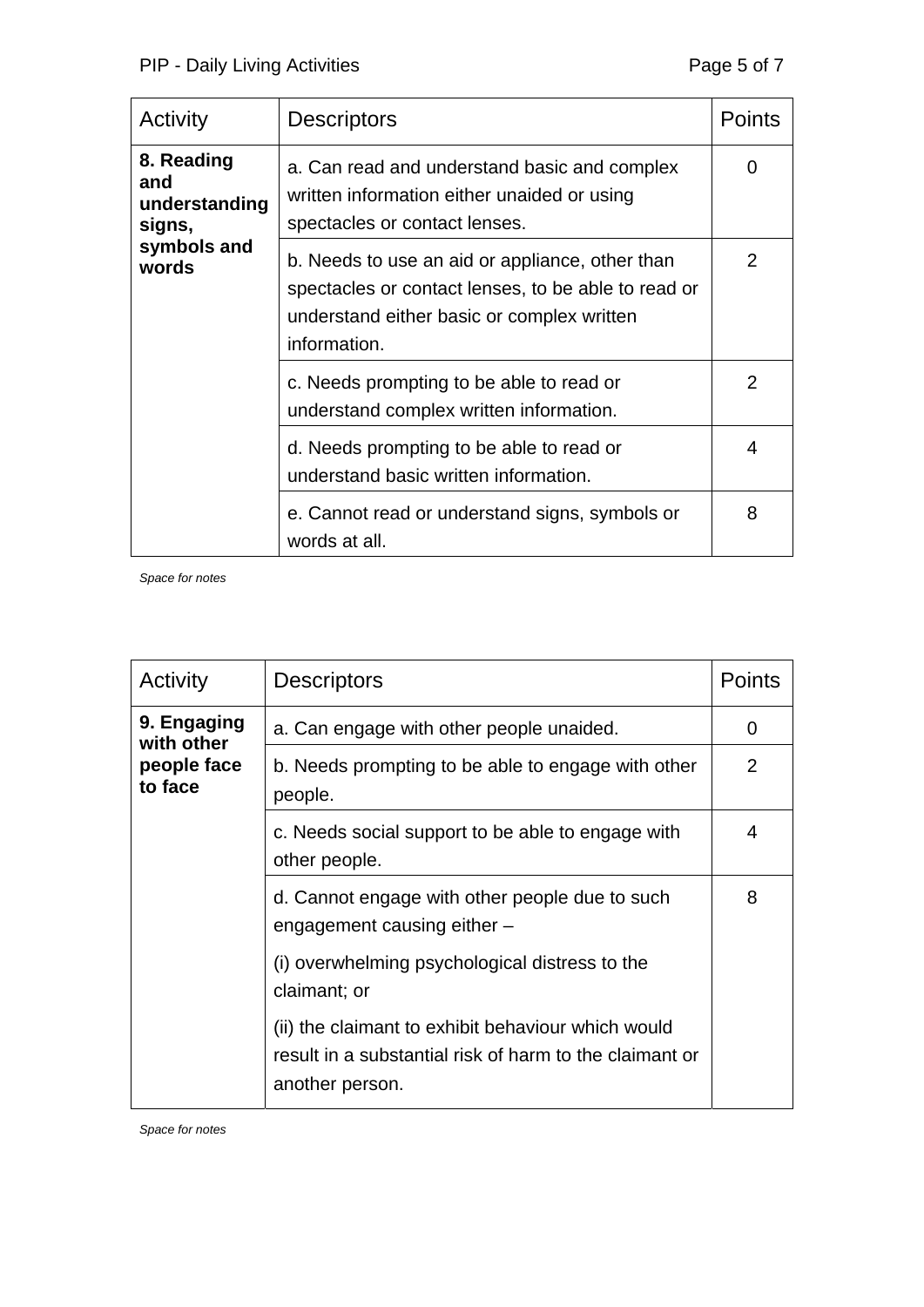| Activity                             | <b>Descriptors</b>                                                                  | Points |
|--------------------------------------|-------------------------------------------------------------------------------------|--------|
| 10. Making<br>budgeting<br>decisions | a. Can manage complex budgeting decisions<br>unaided.                               |        |
|                                      | b. Needs prompting or assistance to be able to<br>make complex budgeting decisions. | 2      |
|                                      | c. Needs prompting or assistance to be able to<br>make simple budgeting decisions.  |        |
|                                      | d. Cannot make any budgeting decisions at all.                                      | 6      |

## **Mobility Activities**

| Activity                                 | <b>Descriptors</b>                                                                                                         | Points |
|------------------------------------------|----------------------------------------------------------------------------------------------------------------------------|--------|
| 1. Planning<br>and following<br>journeys | a. Can plan and follow the route of a journey<br>unaided.                                                                  | 0      |
|                                          | b. Needs prompting to be able to undertake any<br>journey to avoid overwhelming psychological<br>distress to the claimant. | 4      |
|                                          | c. Cannot plan the route of a journey.                                                                                     | 8      |
|                                          | d. Cannot follow the route of an unfamiliar journey<br>without another person, assistance dog or<br>orientation aid.       | 10     |
|                                          | e. Cannot undertake any journey because it would<br>cause overwhelming psychological distress to the<br>claimant.          | 10     |
|                                          | f. Cannot follow the route of a familiar journey<br>without another person, an assistance dog or an<br>orientation aid.    | 12     |